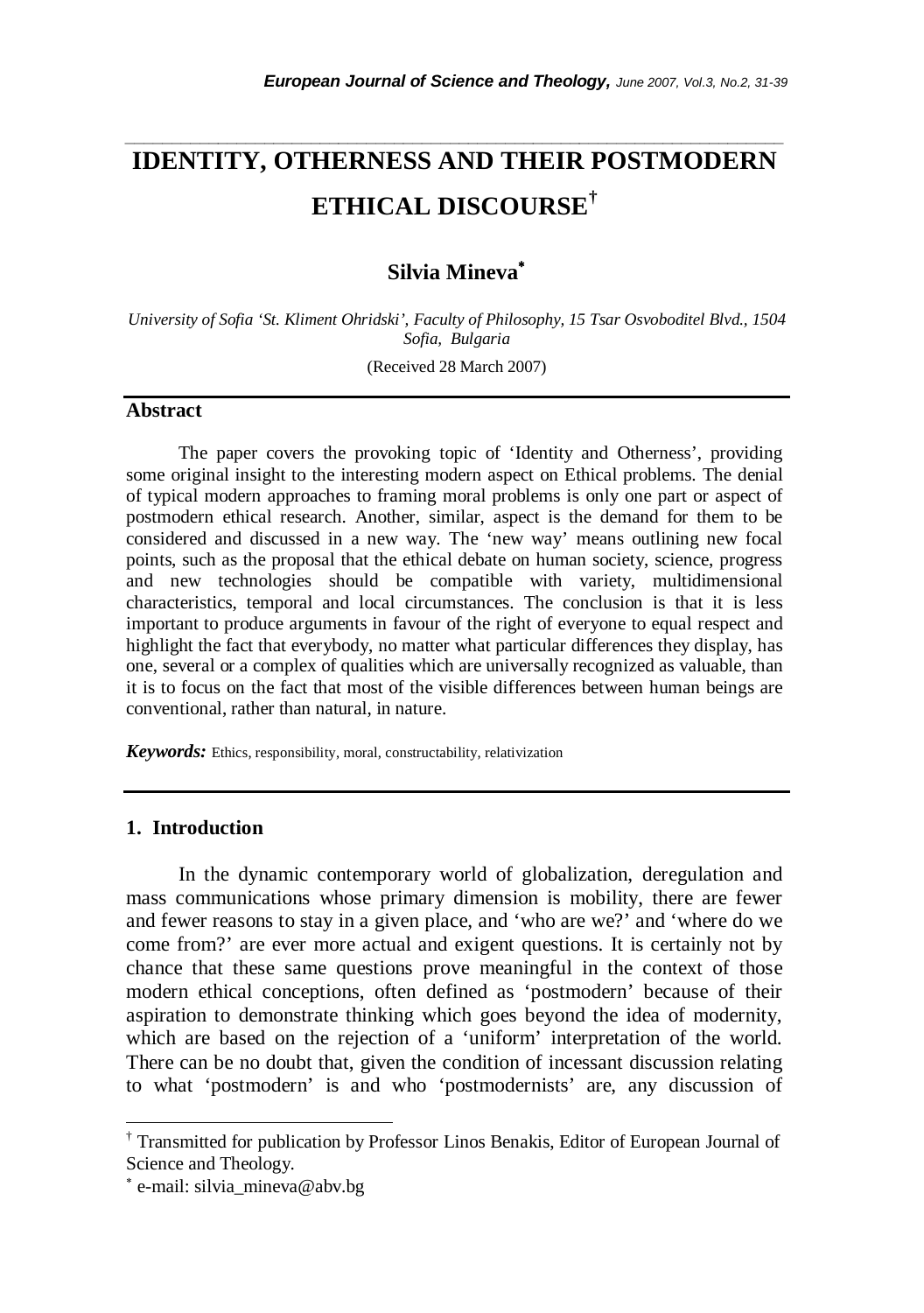'postmodern ethical conceptions' will require a preliminary definition of what I myself mean by the term; after all, various definitions for the postmodern now exist which give the impression that postmodernism is related to radical nihilism, total destruction, or the denial of everything created and achieved by modern science and society. Such an impression would imply judgments which condemn 'postmodernity' as a naïve and even untrue notion, since it could signify only an aspiration/pretension to compete with modernity, the coming of the age of the après devoir and the death of the ethical at the hands of the aesthetic.

The real target of these judgments, however, seems not to be the term postmodernity, but a type of critical analysis associated with it; a mode of analysis which points the finger at the increasing individualism and hedonism of contemporary liberal societies as the main culprit behind their inability to consistently defend a moral ideal and insistence on categorically rejecting the idea that some ways of life can be superior to others. Critics identify the generalization of tolerance as a direct manifestation of this inability, which is a result of these societies attempting to reduce inequality and recognize the right of the individual to a universal equality of opportunity. Such a 'generalization' also entails the relativization of value: if every life model is equally important, then all are equally worthless.

# **2. Responsibility and freedom**

In a discussion of the mechanisms of this relativization, Charles Taylor defines the modern move away from the moral imperative to develop and consolidate common values through political coexistence and towards the imperative to develop and consolidate a mode of life centred around self, personal truth and integrity in what is a 'slide into subjectivism' or 'subjectivization' [1]. According to Taylor, things are focused on 'the self' as a result, or on the subject that represents or could represent every 'self'; in the past, the 'centre' was an external reality. These very 'things' prove to be identity, once defined mainly in terms of social status but today labelled 'personal', as far as this is intrinsic, original, and recognized as such, which requires interaction. This is rendered highly problematic, since this requires dialogue with others, and attempts at interaction of this sort can fail.

I find Taylor's stance interesting, though not because he acknowledges the presence of something 'controversial and self-destructive' in the culture of tolerance; given the aforementioned categorical rejection of the idea that some forms of life can be superior to others, this is a commonplace. Rather, his position is primarily of interest for the conclusions that can be drawn from it which are of direct relevance to the question of contemporary society and the ethical horizons of culture. His conclusions thus claim that the beginnings of an 'age of responsibilization' are to be found in our modern, subject-centred freedom and autonomy, and that these give rise to an unprecedented expansion in freedom. According to Taylor, this expansion finds expression in people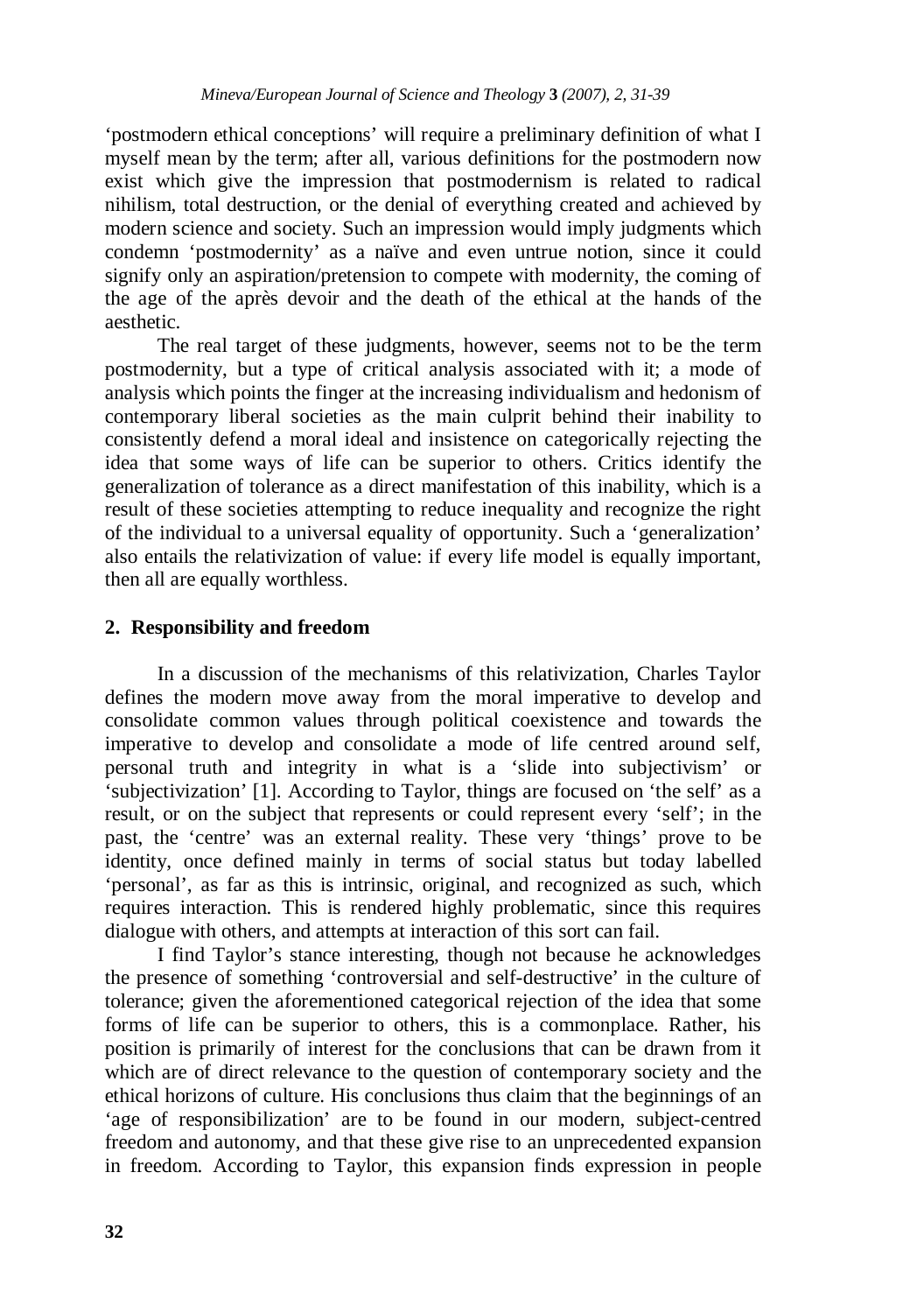choosing to degenerate by displaying a preference for more egoistical forms of authenticity such as hedonism, anthropocentrism and social atomism, or to raise their level by electing superior forms of freedom such as social action, political changes and solidarity.

Obviously, this raises the issue of the correlation between responsibility and freedom, which was not formerly present and/or possible because of the specifically modern status of freedom. This status allows freedom to be conceived of today as a question of responsibility as well as an abstract right, independence and the absence of limitations; in short, as the freedom to be responsible. Which means we now have a new, typically postmodern understanding of freedom at our disposal: the understanding that freedom should refer not only to the rights we enjoy as individuals and citizens in a purely legal and political sense, but also to the human sense of responsibility as ability, which is "the most personal and inalienable of human abilities, and the most valuable of human rights", because "it cannot be removed, shared, conceded or deposed in the name of tranquillity" [2].

As a matter of fact, many commentators have put the question of what it means to be responsible. For some, it is merely a question of education; for others, it is a duty or personal interest. In the postmodern ethical discourse, however, responsibility is mainly a synonym for the human attitude in the sense of human, moral interrelation and a reference to the Other: to Otherness. So this discourse leaves the anthropocentric tradition behind, whereby the explanation of responsibility and morality is totally subject to the idea that only the autonomous, cognizant and rational subject is the aim, and everything else is a means to achieving, or obstacle preventing the achievement of, this aim. In contrast, analysts of the ethical situation such as Emmanuel Levinas and Zygmunt Bauman pronounce that care for the Other in his Otherness is the essence of responsibility. In so doing, they also read in the fundamental moral imperative whose neglect equates to self-denial and the self-destruction of morality, and thereby of ethics as a philosophy of dialogue.

As far as thus defined responsibility can be - and is - of real interest and a subject for discussion in a 'postmodern ethical discourse', this discourse cannot be reduced to the afore-mentioned ideas relating to the death of the ethical and its replacement by the aesthetic. Actually, these are perhaps some of the inevitable logical consequences of so-called 'deconstructivist' theories which focus on the 'constructive creative nature of our expressive languages', or on more radical forms of 'opposition to social rules, and even to what we acknowledge as moral'. No matter how symptomatic they may be for the contemporary condition of morality, however, these consequences, and the current hegemony of aesthetic communities described by Z. Bauman, confirm in their turn that the present time, like previous eras, has specific ethical themes and problems of its own. Undoubtedly, these are all provoked by contexts and situations, and emerge as a result of different social, cultural, technical and technological innovations in the modern way of life. The fact that new problems have now been added to the old means only one thing: that our world has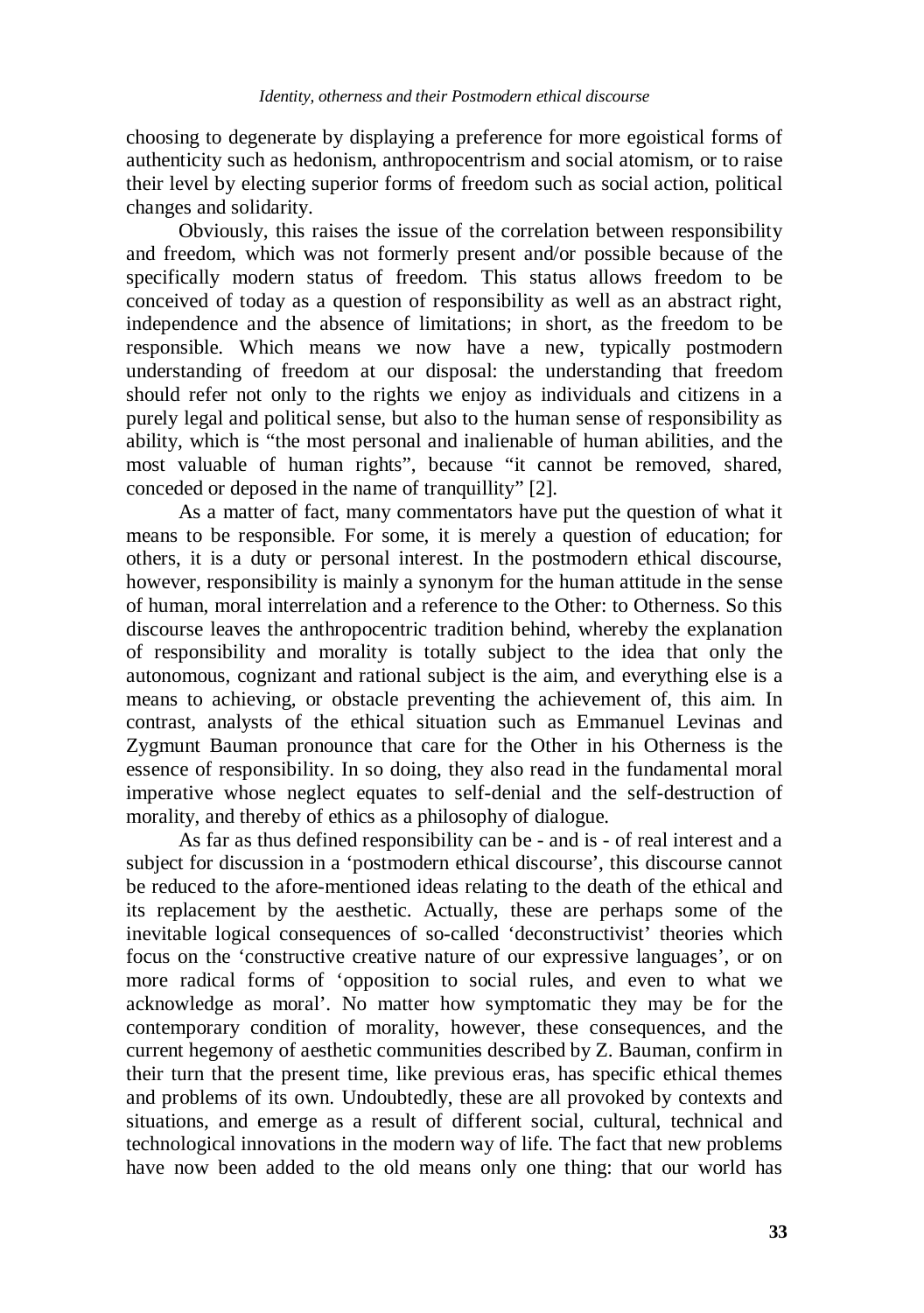become multidimensional and more difficult to understand, and that our life is now more fragmented and more difficult to control in a typical way. Therefore, in its full sense, the term 'postmodernity' could hardly be regarded as identical with the sense of deconstruction with respect to the deconstructive and nihilistic dispositions towards modernity and modern achievements. Looked at in this way, renouncing destructivism and nihilism is not the same as renouncing postmodernism as a style and mode of defining and discussing ethical questions and moral problems.

# **3. A new way in the ethical discourse**

It would certainly be naïve to expect any existing ethical discourse, the postmodern included, to be capable of rendering the world one-dimensional and hence more easily understandable, and life more monolithic and hence more easily controlled. No ethics can do that, whatever their authors may claim, which does not imply declaring the death of the ethical. The task of Ethics, and of postmodern ethical discourse in particular, is not to make the complicated simple and the inexplicable explicable; it is to investigate whether the complexity of the world and the fragmentation of life makes us more sensitive to humaneness or more insensitive. In this sense, 'postmodern ethical discourse' suggests not only conceptions and concrete ideas, but also a characteristic spiritual and mental motion. Its distinctiveness lies in its orientation towards revealing and imbuing with new meaning - and, sometimes, even reformulating - traditional ethical categories such as responsibility, freedom and moral choice in the context of the perspectives outlining modern social, political and cultural realities. Possible reasons for identifying the beginning of a singular neoclassicism which emerged on the eve of the  $21<sup>st</sup>$  century in postmodern ethical thought should be sought in much this same direction.

Another issue is how 'modernity will go down in history'; only time will tell if it will be judged 'a decline or a revival in morality'. For now, however, it would be too dogmatic and exaggerated to define the postmodern desubstantialization of Ethics, and postmodernism's critical stance towards modern metaphysics and rationalism, as just an extreme form of nihilism and destructivism instead of 'identifying it as its own metaphysical project of the Postmodern'. Actually, as Bauman points out, the denial of typical modern approaches to framing moral problems is only one part or aspect of postmodern ethical research. Another, similar, aspect is the demand for them to be considered and discussed in a new way.

'In a new way' means outlining new focal points, such as the proposal that the ethical debate on human society, science, progress and new technologies should be compatible with variety, multidimensional characteristics, temporal and local circumstances. A similar debate, as H. Kung proposes, raises the question of the possibility and necessity of a 'world ethos' [3]. This debate lies at the root of the heuristic function of fear under the conditions of a 'world risk society', rediscovered by H. Jonas and studied in its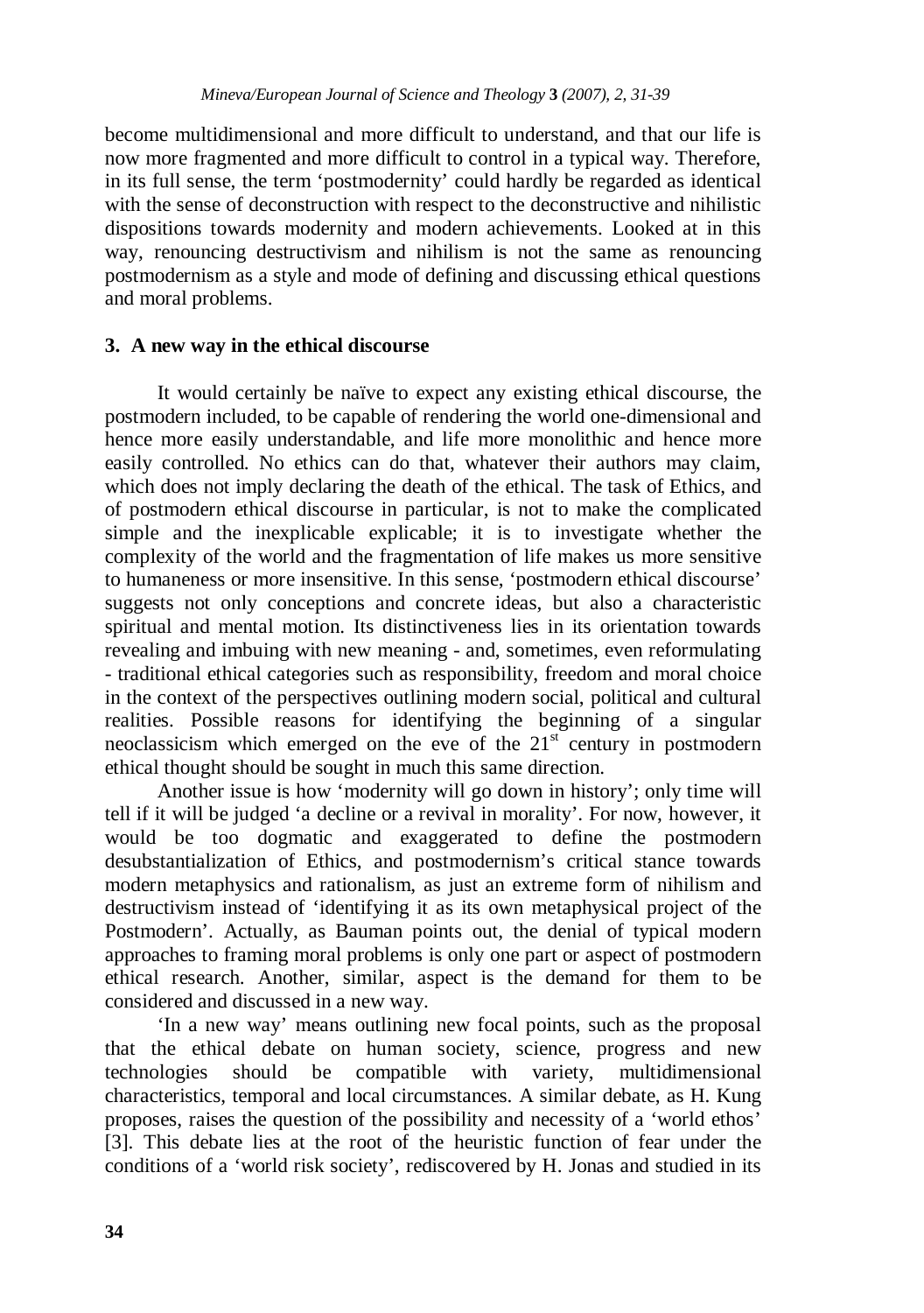'world dimensions' by Ulrich Beck, who coined the term 'risk society'. Francis Fukuyama's prognosis that humanity could be on the threshold of 'a post-human future' in which technologies will allow humanity to change gradually over time can relate to this debate. It is no accident - indeed, it is far from strange that the future of society, nature and the world should have proved such a fascinating subject to these analysts; after all, no other theme is so closely related to the discussion on the 'horizons where things become significant'. But it is their concern for the destiny of the human as humanity - or of that innate compassion which Bergson insists would survive in a person who possessed it, even if there was nobody else alive in the world - that renders the thematization of the future ethical.

E. Levinas' 'linguistics of the ethical' [4] is dedicated to the human as humaneness, and assumes that Otherness is not simply the opposite of the Self or the symmetric of You, but their transcendence, because the Other is the one whom we may not understand, but whom we cannot help meeting. It is about transcendence, which is neither metaphysical nor religious but ontological, because it can manifest itself through the concept of the end and of death, but cannot be objectified, thematized or recognized. The attempt to name and acknowledge this transcendence can be traced in Lyotard's view [5] that postmodern knowledge intensifies our sensibility to differences and increases our ability to sustain the incommensurable. In the quality of such knowledge, the postmodern ethical discourse is situated in that branch of human knowledge where the need - and opportunity - to rethink the modern discussion of the human and blur the variety of real human beings and the uniqueness of their ethical situation is a real problem.

Talking about the variety of human beings actually means asking ourselves about identity and identities. And answering these questions means outlining characteristic modes of constructing and deconstructing personal and collective identities. People defining themselves according to their social positions and the social roles they play is one of the most popular responses. A viewpoint of this sort allows the sources of different identities to be analyzed as constructed, and therefore changeable as far as the roles and positions themselves can be changed in modern times.

On the other hand, the concept of the constructability and changeability of identity is a source of anxiety: as Judith Butler has pointed out, if someone is a woman or a man, this certainly is not everything this individual is, because a range of cultural, social and political intersections are focused in the identity of any particular person [6]. In other words, questions about the domination of one or other dimension of identity actually relate to its relativity and commensurability, and to the possibility of its total relativization.

Here, I mean that relativization which is a consequence of the two most characteristic dimensions of the present time: On one hand, there is the popular viewpoint that nobody should contest others' values, because they are their choice and this has to be respected. Then there is the similar fact presented by technological progress and the opportunity this provides for transforming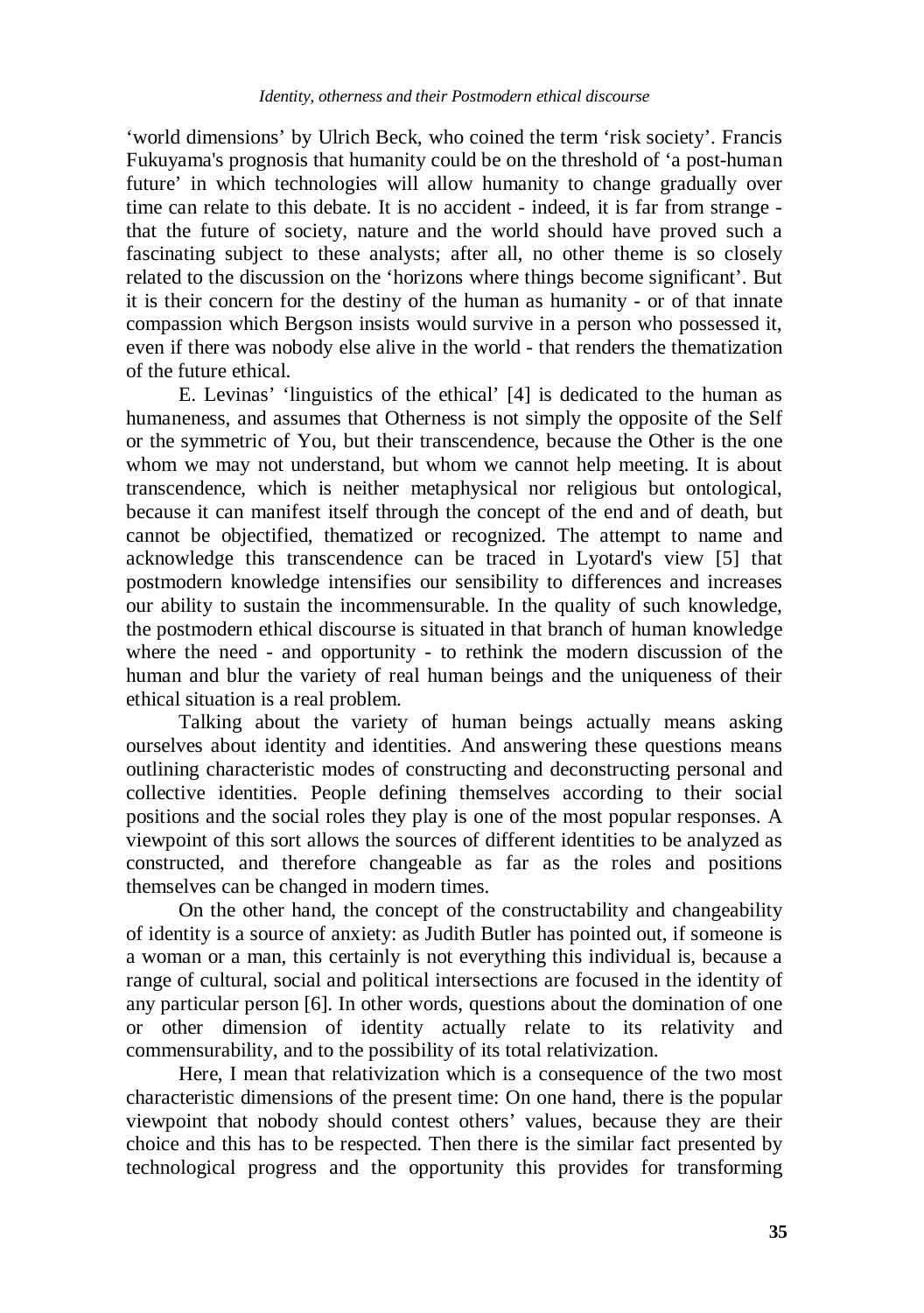human nature to the extent at which we would enter that stage of history described by Fukuyama as 'posthuman' in which people may lose any concept of humanity: if human genes were crossed with those of another species, there would no longer be a clear idea of what a human being is. According to Fukuyama, the core question is how to react to biotechnologies which will come to combine great potential benefits with barely discernible mental or physical menaces [7].

The point is that people may lose the idea of what a human being is through technologies rather than biological transformation, but also because technological progress allows them to behave as utilitarian, self-serviced animals: as the theoretician of democracy, G. Satory, has pointed out, human thought becomes more and more utilitarian and consumer-based from generation to generation, and it is quite possible that mankind will ultimately be nothing more than an economic animal. In this case, the thorny issue of identity cannot be reduced to the rates of technological progress or to the subjectivisation which modern popular conceptions of identity affirm as flexible, self-constructing, etc. The issue may well actually concern both these factors, leading us in a direction different from the 'common humanity' of which Fukuyama talks, and to which the term 'ethos' points. It originates as a definition seeking to outline the framework of human existence and its specifics as a human way of life. One such specific is morality, understood primarily as compassion for the Other, the human and the Other respectively, the nature to their existence, condition and death respectively. And to be compassionate means mostly to be emotionally engaged and involved in that 'being to' that excludes indifference, and to which everything that happens in human life from birth to death, with all its ups and downs, owes to its co-existential character; becomes coexistence. An engagement of this sort - this 'being with' or coexistence, viewing coexistence etymologically - makes it ethically significant and differentiates it from a simple fact: its common availability means that it is not accidental, in contrast to the accidentality of every fact in a world in which, as Wittgenstein believes, things happen as they happen, meaning that the world is accidental [8]. But while this constitutes a limit to the world as a fact, from the point of view of our 'contact with mortals', as in every death someone happens to witness, death cannot be other than coexistence, because it suggests a particular experience, as Levinas puts it, "in which the sense is ethical from the beginning to the end" [4, p. 168]. Furthermore, with this co-existentiality of death, the entire human experience regarding it is exhausted, meaning "it is the most unknown among all the unknown things". It seems to me that the coexistentiality to which Levinas alludes when insisting that ethical behaviour and the human conscience in their entirety refer not only to "moving towards the Other when he is dying, but to responding to the mortality of the living with your presence" [4, p. 170].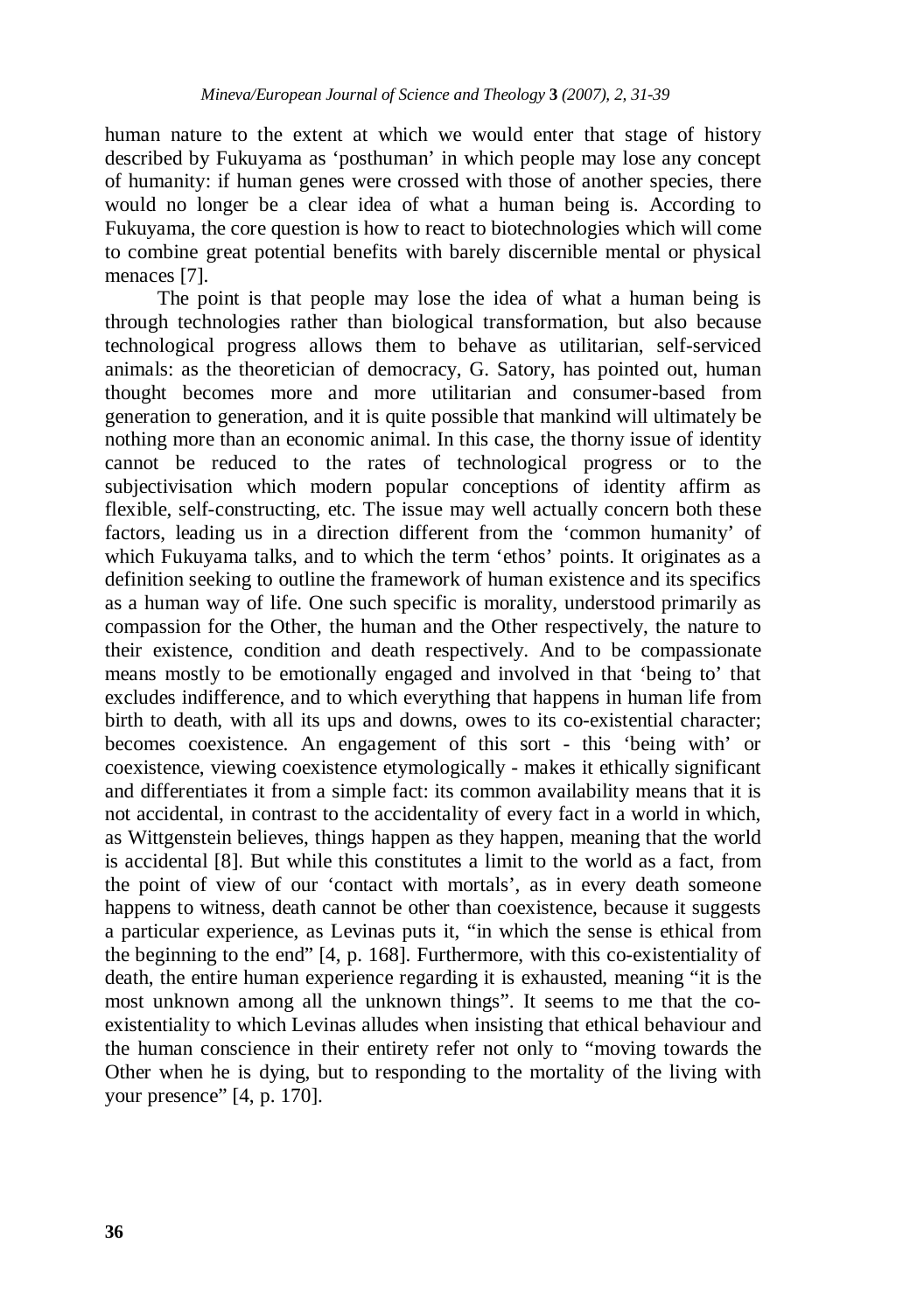Despite the different names that have been assigned to this behaviour – love, altruism, sympathy, compassion, mercy, solidarity – it has always been conceived everywhere as being existentially rooted in human life. This is because no one comes into the world alone; we are all born and live, in Ortega y Gasset's words [9], in a world 'composed of human beings' who are incessantly doing something: acts, but most of all talk. It is therefore much more relevant for an ethical discourse of identity that the moral world we constantly inhabit is the one in which we live and in which the crucial thing is the cognizance rather than the issue of the internal or external constructability - of our identities. Indeed, Fukuyama suggests the same cognizance: when a hunter gatherer meets an Internet user, although they may resemble different species in many respects, a sparkle of recognition will flare between them every time [7, p. 174]. This recognition is possible, because from the first moment of his life, everyone sees himself and everything around him through the world of those amongst whom he has come into the world and lives, i.e. humanized. That is why a man is self-identifying and is able to be so not by being isolated from others, but by communicating with them; meaning that we are what we are because of our relations/dialogue with others. So human life is a shared life, and every identity is underlain with co-existence and the memory of this common experience. As H. Arent says, no human life, not even a hermit's, is possible without a world which testifies directly or indirectly to the presence of other human beings: everything we do, know or feel has meaning only if we are able to share it. In addition, the possibility of sharing is the key to the metaphor which represents Otherness, a metaphor we find in an old Zen saying which asks and appeals as it reminds us that "The net is to catch the fish; when the fish is caught, the net is forgotten. The words are to grasp the meaning; when the meaning is grasped, the words are forgotten. Where can I find a man who has forgotten the words, so I could talk to him?" In other words, the quest for meaning is pointless if it is not accompanied by my understanding of the Other and with the Other; without its Otherness words, meaning and understanding become useless. This is because Man is neither an understanding nor understandable, which is to say that his (figurative) 'human centre' is outside himself, in the double number of the community between two, which originates in the meeting of Me and You and which is the excluding multitude of 'we two together', and such is the primordial affection of one man for the other, which in Levinas' words is the reason that only few things are an object of such interest as interest in the Other [4, p.177].

No matter how self-identifying a man is or would like to be as an original, unique person, he cannot do so in solitude, without the participation of those with whom he shares the same moral - which is to say, human - world. But the human manner to treat the world, the objects and the Others which people have at their disposal as living among human beings is manifested, in Levinas' terms, as 'personal uniqueness' [4, p. 180]. This 'uniqueness' obviously lies in the unique way in which every particular person thinks, feels and communicates. It relates to the flesh and blood human who is born, suffers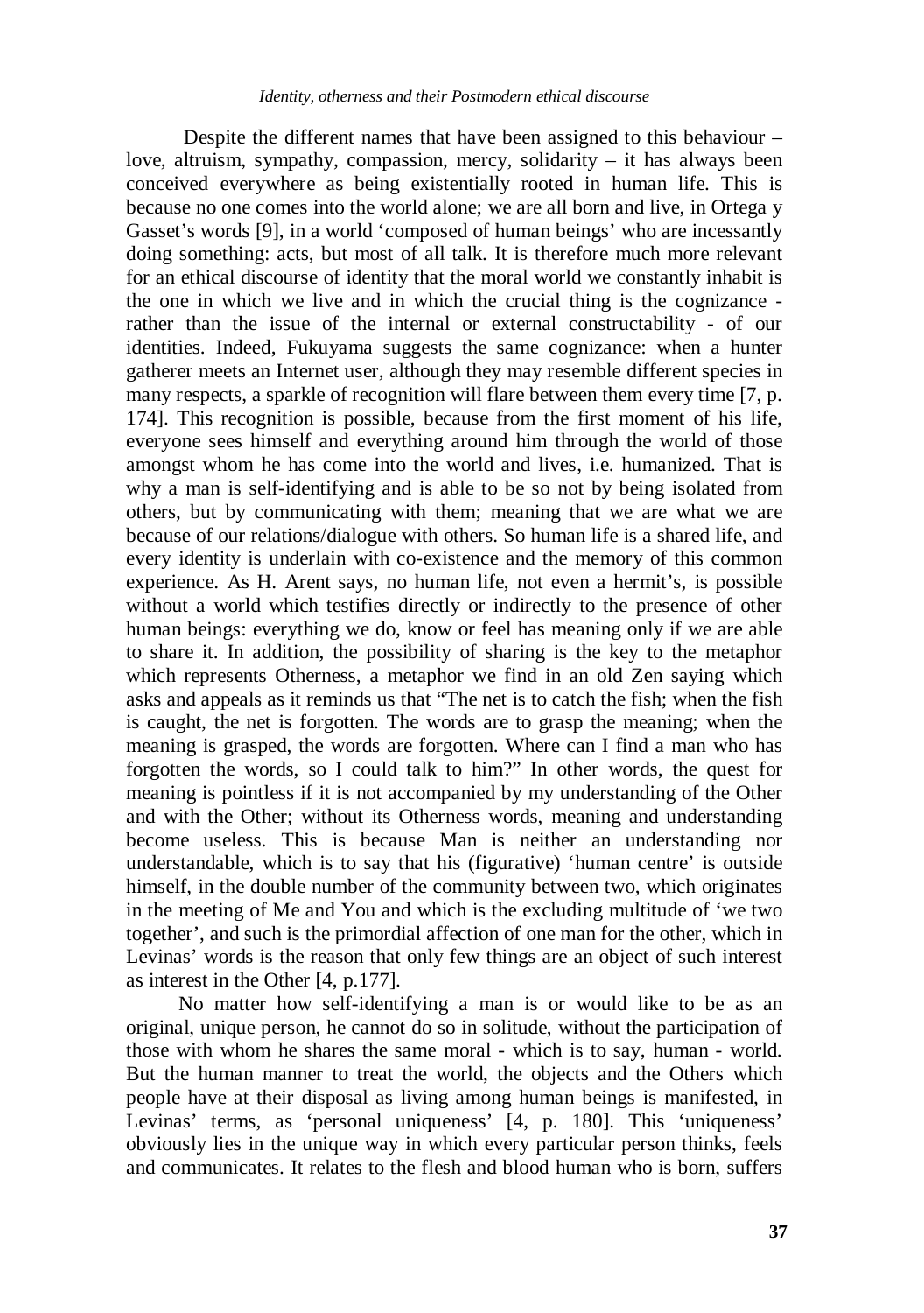and dies, and whom I can see and hear, not the abstract human who is neither from here, nor from there, who has no sex or native place, and is ultimately an idea: in other words, an unhuman. In this sense our communication with the Other is an interpersonal relationship, a relationship between a man and a man; of one individuality with another; of one person with another person. So the human relation is dual 'by origin'. It is as human, common and shared as it is strictly personal, original and unique. In any case, neither the personal nor the human exist completely independently and isolated from the Other. A further profound interpretation of morality would therefore suggest that more should be recognized in it than the ambition of people as social beings to take part in the social network. The moral is also the sphere in which we meet the Other face to face, in which we cannot look at him as he is an object, but only as a Person, as the unique other who is simultaneously a 'fellow man', thanks to his ability to react as an equal in the sphere of the possible reaction, i.e. to share with us the common human world. As I see it, a major prerequisite of any ethical discourse on identity is that it should contrast with scientific and technological progress; to the extent that we can talk of it, moral progress is more the result of the inclusion of individuals who have been excluded in the past under the old principles than of the discovery or invention of new principles (as in science and technology). This inclusion is noted by analysts, who insist that we can only have a vital idea of human dignity, in the full sense of the notion of 'human rights', when the latter are justified in the real world of politics. Others argue that simple difference itself cannot explain the equivalence of various identities, meaning we should have a number of value standards at our disposal, according to which people would be recognized as equal not because they are different, but because, despite their difference, they possess precious qualities including the ability to think, love and remember. According to others, the challenge we now face as citizens of the world is to build a society which respects and recognizes difference while simultaneously understanding and emphasizing universal features [10].

#### **5. Conclusion**

In conclusion, I would say that it is less important that we produce arguments in favour of the right of everyone to equal respect and highlight the fact that everybody, no matter what particular differences they display, has one, several or a complex of qualities which are universally recognized as valuable, than it is to focus on the fact that most of the visible differences between human beings are conventional, rather than natural, in nature. And the most important thing is that every attempt to find the meaning of, including of the identity, always includes that ethical behaviour, which implies that when you meet the Other, you ought to move towards him, to reach out to him, to understand him, although this path is endless. Nonetheless, this endless journey not only makes moral progress possible, it also ensures that it is the only possible outcome whose infinity is guaranteed. The guarantor here is Man's need and ability to be